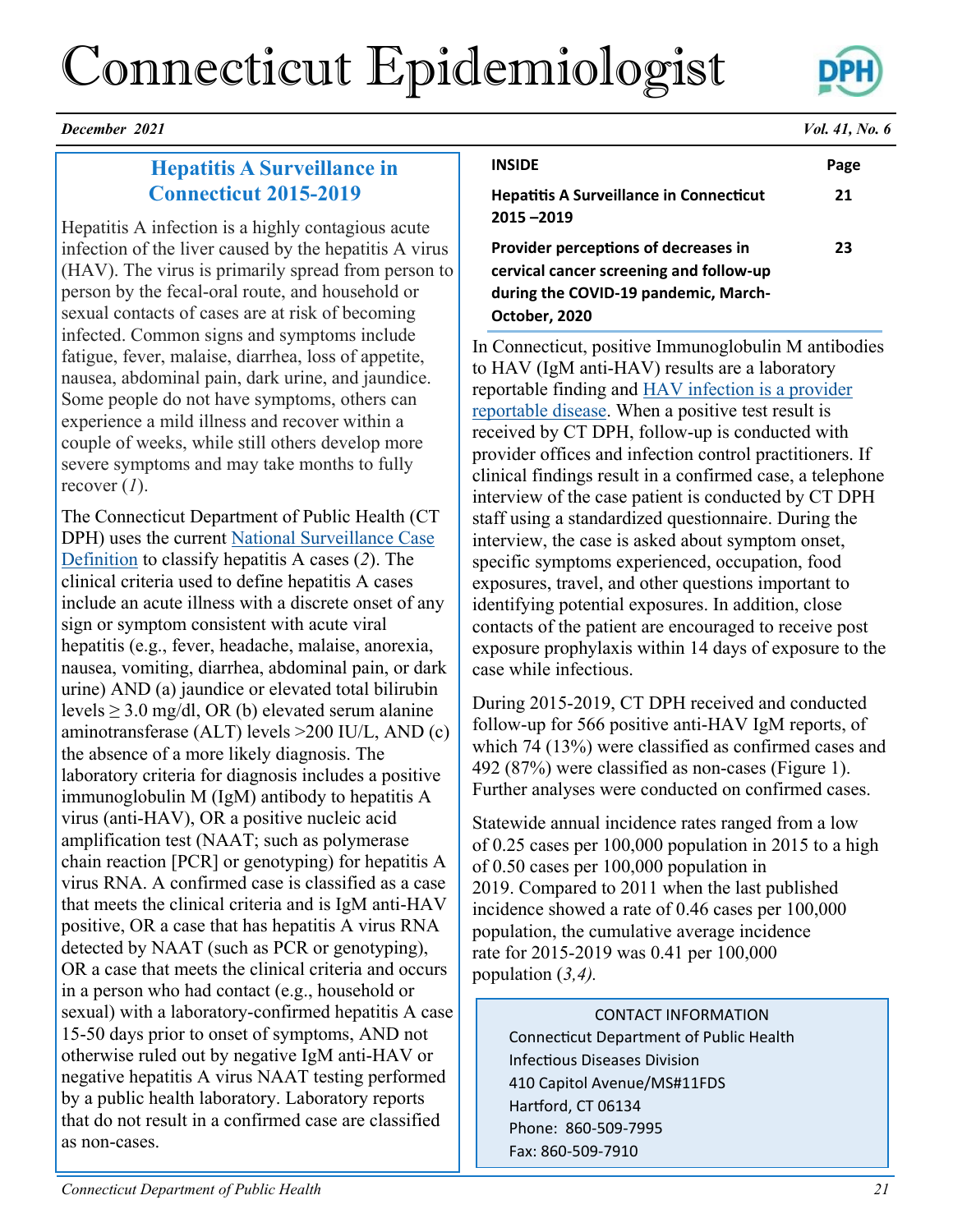Cases ranged from 2 to 87 years of age with a median age of 48 years, with the highest proportion reported in those aged 50-59 years (24%); 48 (65%) were male. Race information was collected and included 52 (70%) White, 3 (4%) Asian, 1 (1%) Black or African American, 3 (4%) Other, and 15 (20%) unknown. Ethnicity was also collected in 73 (99%) cases and 13 (17%) identified as Hispanic/Latino. No cases reported having received hepatitis A vaccine.

Symptoms reported included 47 (64%) loss of appetite, 43 (58%) malaise, 43 (58%) dark urine, 42 (57%) jaundice, 39 (53%) nausea, 36 (49%) fever, 33 (45%) abdominal pain, 29 (39%) diarrhea, 24 (32%) vomiting, and 19 (26%) headache. Cases could have had more than one symptom. Additional symptoms such as bloating, chills, fatigue, weakness, and body aches were also reported. There were 43 (58%) hospitalizations; no deaths were reported.

Of the 74 cases, 26 (35%) reported international travel within 3 months prior to symptom onset, 19 (26%) consumed raw shellfish, 3 (4%) had contact with a person who traveled internationally, 3 (4%) used illicit injectable drugs, 3 (4%) were men having sex with men (MSM), and 1 (1%) used non-injectable illicit drugs. There were no reports of known contact with someone with infectious hepatitis A. There were 9 (12%) cases that reported working in "high-risk" occupations: 4 (6%) healthcare employees with direct patient care, and 2 (3%) as an employee or an attendee of a daycare center, nursery, or preschool.



# **Editorial**

In the United States, hepatitis A rates decreased by more than 95% from 1996, when the vaccine was introduced, through 2011 (*5*). Nationally, cases started to increase in 2016, when large person-toperson outbreaks began to occur (*1*). Over time, the CDC has changed the national surveillance case definition. Results of liver enzyme tests, clinical findings, and other key factors used to classify a case were modified. In Connecticut, during 2015-2019, 87% of positive anti HAV-IgM tests resulted in a non -case after follow-up was conducted. CT DPH investigations determined more than 50% of noncases were screened for HAV as part of routine blood work.

Certain groups of people are at higher risk for HAV infection. People who travel internationally and are unvaccinated are at a greater risk of getting HAV infection. In Connecticut, international travel was the predominant risk factor among cases. The CDC encourages all international travelers to get vaccinated to reduce their risk of contracting the disease (*6*). Other groups who are at increased risk for HAV infection are MSM, people who use illicit injection or non-injection drugs, people with occupational risk for exposure, and people experiencing homelessness. Healthcare workers and food workers who develop infection pose a greater risk to infect others and can cause outbreaks if proper control measures are not put in place.

Providers are encouraged to screen for HAV infection and test for HAV among patients at increased risk including having recent international travel, as well as those who show signs or symptoms. If providers have any questions or concerns about a positive hepatitis A patient, they are encouraged to call the Epidemiology and Emerging Infections Program at 860-509-7994.

The best way to prevent hepatitis A is to get vaccinated. Hand washing and good hygiene are essential to helping stop the spread of this disease (*1*). Acute cases require immediate follow-up to identify close contacts and reduce the potential of further transmission of disease.

#### **Reported by**

*A. Bogacki, MPH, CHES, P. Gacek, MPH, CPH, Q. Phan, MPH, J, Sun, MD, PhD, J. Mullins, DVM, MPH*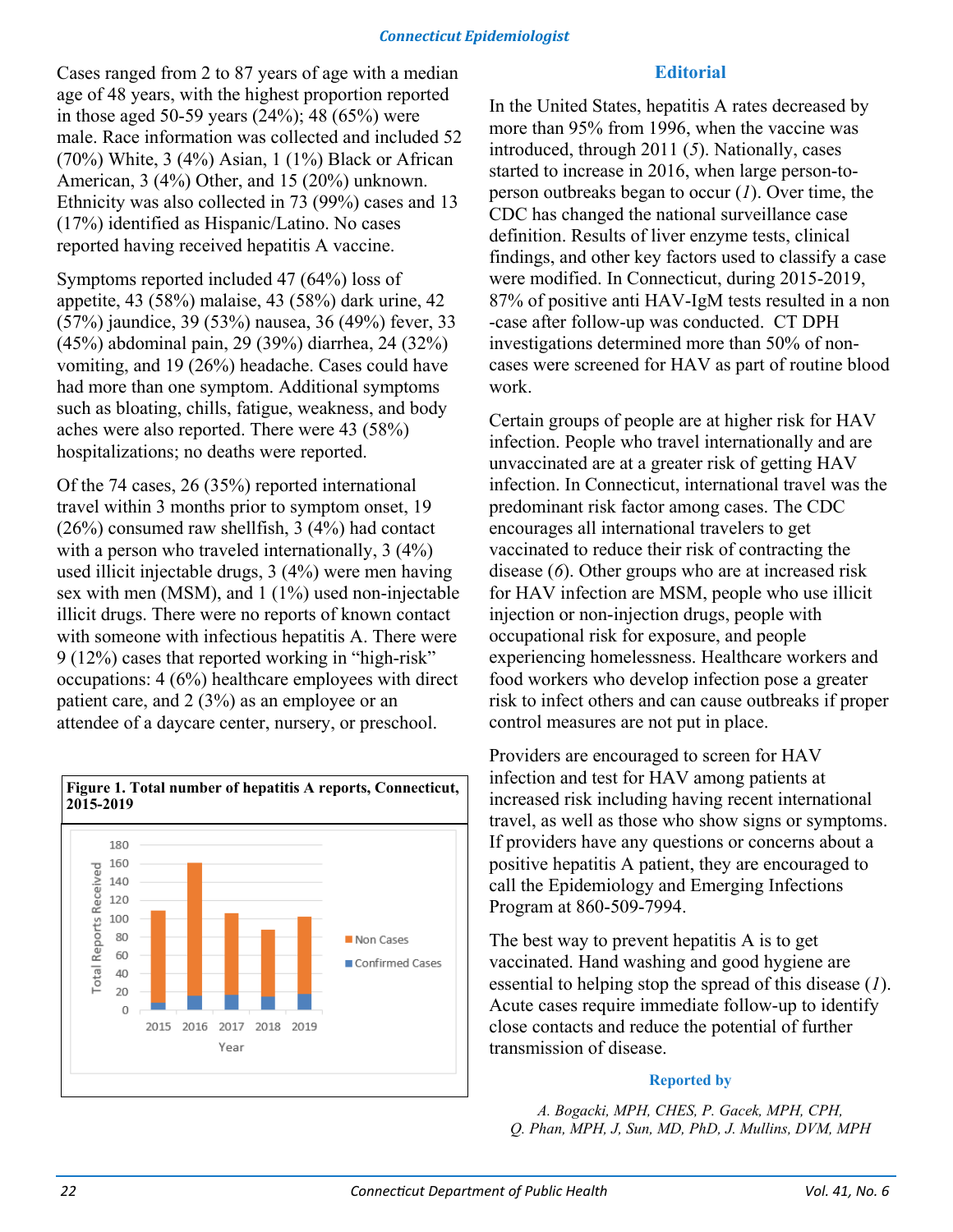#### **References**

1. Centers for Disease Control and Prevention. (2020, July 28). Hepatitis A Q&As for Health Professionals. Centers for Disease Control and Prevention. Retrieved June 9, 2021, from https:// www.cdc.gov/hepatitis/hav/havfaq.htm.

2. Centers for Disease Control and Prevention. (2021, April 16). Hepatitis A, acute| CDC. Centers for Disease Control and Prevention. Retrieved June 9, 2021, from https:// ndc.services.cdc.gov/conditions/hepatitis-a-acute/.

3. Connecticut Department of Public Health. (n.d.). Annual state county population with demographics. CT.gov. Retrieved May 26, 2021, from https://portal.ct.gov/DPH/Health-InformationSystems--Reporting/Population/Annual-State--County-Population-with-Demographics.

4. Connecticut Department of Public Health. The Changing Epidemiology of Hepatitis A Virus Infection (HAV) in Connecticut, 2006-2011. *Connecticut Epidemiologist*, 32,(5)

5. Centers for Disease Control and Prevention. (2021, August 18). Pinkbook: Hepatitis A. Centers for Disease Control and Prevention. Retrieved September 4, 2021, from https:// www.cdc.gov/vaccines/pubs/pinkbook/hepa.html.

6. Centers for Disease Control and Prevention. (2021, October 15). Hepatitis A vaccine information statement. Centers for Disease Control and Prevention. Retrieved September 14, 2021, from https://www.cdc.gov/vaccines/hcp/vis/vis-statements/hepa.html.

# **Provider perceptions of decreases in cervical cancer screening and follow-up during the COVID-19 pandemic, March-October, 2020**

Cervical cancer is a preventable disease caused by human papillomavirus (HPV) (*1*). Early signs of cervical cancer can be identified via screening, and effective treatment can be utilized if precancerous lesions are detected (*2*). Unfortunately, there is evidence cervical cancer screenings, like most non-urgent medical care, have been reduced during the COVID-19 pandemic(*3).* 

The objectives of this analysis were to: (1) determine the perception of decreases in the frequency of cervical cancer screening and subsequent follow-up of abnormal screening results due to the COVID-19 pandemic in Connecticut as reported by health care providers, and (2) assess whether changes observed were due to decreases in provider capacity or due to patient scheduling. Medical practices specializing in obstetrics and gynecology (OBGYN) and family medicine or internal medicine (FM/IM) in Connecticut were surveyed. Surveys were sent in October, 2020 with up to two subsequent follow-up notifications. Practices who reported conducting screening and follow-up of abnormal results (defined as further screening or treatment) were asked to indicate the impact of COVID-19 on frequency of screening and follow-up during each month, March through October, 2020 compared to pre -pandemic levels. Respondents were also asked to identify whether any reduction in screening or followup was due to reduced capacity to see patients, patients not scheduling appointments, or both.

Of 151 medical practices surveyed, 39 (26%) responded. All OBGYN practices reported conducting cervical cancer screening and follow-up of abnormal screening results.

Among FM/IM providers, 13 (59%) reported conducting cervical cancer screening, and none reported conducting follow-up.

Most OBGYN practices reported the COVID-19 pandemic impacted the number of patients screened (15/17, 88%). The majority observed a decrease in screening in March through June; in April, all practices reported at least "somewhat fewer patients screened" (Figure 1). Most practices (10/15, 67%) reported reductions in screening were due to both patients not scheduling appointments and a reduced capacity of the practice to see patients. Three practices (20%) reported the reduction was due only to reduced capacity and two (13%) reported the reduction was due solely to patients not scheduling. Notably, in May through October, up to 5 (33%) practices in any given month reported more patients screened compared to pre-pandemic levels.

Ten (59%) of the OBGYN practices also reported a reduced number of patients returning for follow-up (Figure 2), typically in March through June and peaking at all ten practices reporting a reduction in April. Six practices (60%) reported the reduction in followup was due to both patients not scheduling and reduced practice capacity. Two practices (20%) reported the reduction was due only to reduced capacity and two (20%) reported the reduction was due solely to patients not scheduling. Starting in June and continuing through October, up to two practices (20%) per month began to see a higher number of patients followed up compared to pre-pandemic levels.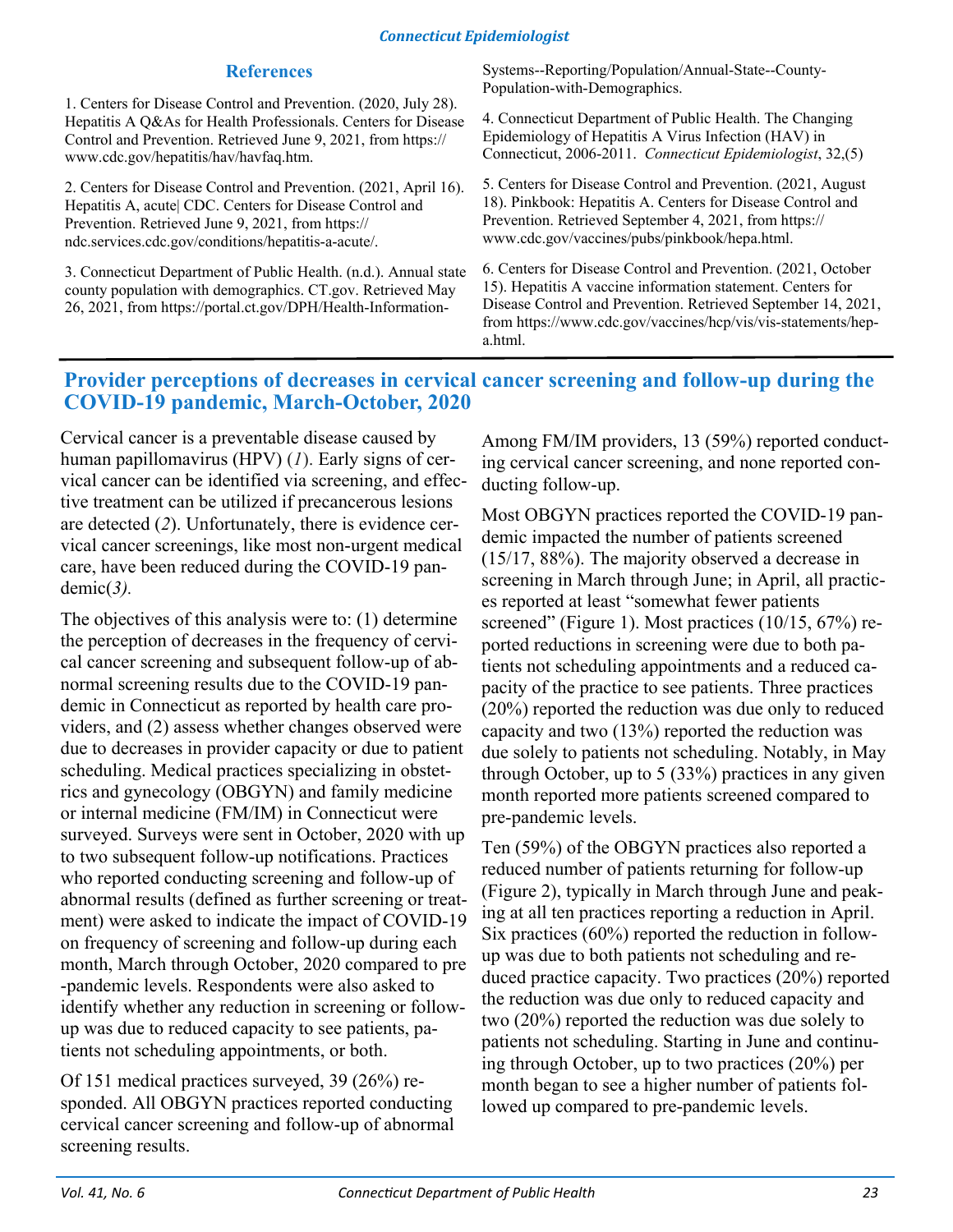Of FM/IM practices conducting cervical cancer screening, 7 (54%) reported the pandemic impacted the number of patients screened. Most practices observed at least "somewhat fewer patients" during all months, and no FM/IM practices reported "more patients screened" compared to pre-pandemic levels. Three practices (43%) reported the reduction in patients screened was due to patients not scheduling. No practices reported the reduction was due exclusively to a reduced capacity. Two practices (29%) reported it was due to "both", and two (29%) did not respond to the question.

#### **Discussion**

On March 10, 2020, the Governor of Connecticut declared COVID-19 a Public Health Emergency. Shortly after, on March 20, 2020, the "Stay Safe, Stay Home" policy was implemented, leading to the shutdown of non-essential businesses. Although this policy did not include outpatient medical practices, results show that the volume of cervical cancer screenings and follow-up was impacted at the time of the policy's implementation. Phase 1 Reopening began on May 20, 2020, allowing some non-essential businesses to resume services. This reopening aligned with some providers reporting "more patients" screened" compared to pre-pandemic levels beginning in May. However, not all practices reported this increase.

Most OBGYN and FM/IM providers reported the reduction in screening and follow-up during the pandemic was caused in part by patients not scheduling appointments, suggesting future interventions for "catch up" of screening and followup will need to go beyond ensuring availability of services. Public health professionals will need to work with medical practitioners to identify and reach patients who have missed screening or follow-up of abnormal results to ensure there are no further delays in care. Risk-based prioritization of screening has also been recommended, for example in settings with limited capacity or significant disruptions to care (*4).* 

There may be an increase in prevalence of precancerous lesions and cervical cancer in the coming years if no interventions are put in place. Burger et al. (*5)* recently published findings from a model that demonstrate disruptions in screening are expected to result in increases in cervical cancer rates by 2027. Notably, the model suggests interventions should utilize co-testing (cervical pathology with HPV-testing) when appropriate and focus on patients missing follow-up from abnormal primary screening to limit increases in cervical cancer.

Survey results indicate that providers are aware of the disruption caused by COVID-19, and that missed screenings and follow-up were due to patient behavior as well as provider capacity. Providers will be critical stakeholders in getting missed patients back into the clinic, as well as prioritizing resources to focus on those patients most at risk. Public health practitioners must work with medical professionals to ensure this reduction in screening and follow-up does not lead to preventable increases in cervical cancer in the coming years.

#### **Reported by**

*G. Oliver, BS, M. Brackney, MS, K. Higgins, BS, Connecticut Emerging Infections Program at the Yale School of Public Health; L. Niccolai, ScM, PhD, Yale School of Public Health, Yale University.*

#### **References**

1. Schiller JT, Davies P. Delivering on the promise: HPV vaccines and cervical cancer. *Nat Rev Microbiol*. 2004; 2: 343-347.

- 2. Fontham ETH, Wolf AMD, Church TR, Etzioni R, Flowers CR, Herzig A, Guerra CE, Oeffinger KC, Shih YT, Walter LC, Kim JJ, Andrews KS, DeSantis CE, Fedewa SA, Manassaram-Baptiste D, Saslow D, Wender RC, Smith RA. Cervical cancer screening for individuals at average risk: 2020 guideline update from the American Cancer Society. *CA Cancer J Clin*. 2020; 70 (5): 321-346.
- 3. Miller MJ, Xu L, Qin J, Hahn EE, Ngo-Metzger Q, Mittman B, Tewari D, Hodeib M, Wride P, Saraiya M, Chao CR. Impact of COVID-19 on cervical cancer screening rates among women aged 21-65 years in a large integrated health care system – Southern California, January 1-September 30, 2019, and January 1-September 30, 2020. *MMWR Morb Mortal Wkly Rep*. 2021; 70(4): 109-113.
- 4. Castanon A, Rebolj M, Burger EA, McM de Kok I, Smith MA, Hanley SJB, Carozzi FM, Peacock S, O'Mahony JF. Cervical screening during the COVID-19 pandemic: optimizing recovery strategies. *Lancet*. 2021; 6(7): E522-E527.
- 5. Burger EA, Jansen EEL, Killen J, McM de Kok I, Smith MA, Sy S, Dunnewind N, Campos NG, Haas JS, Kobrin S, Kamineni A, Canfell K, Kim JJ. Impact of COVID-19-related care disruptions on cervical cancer screening in the United States. *J Med Screen*. 2021; 28(2): 213-216.